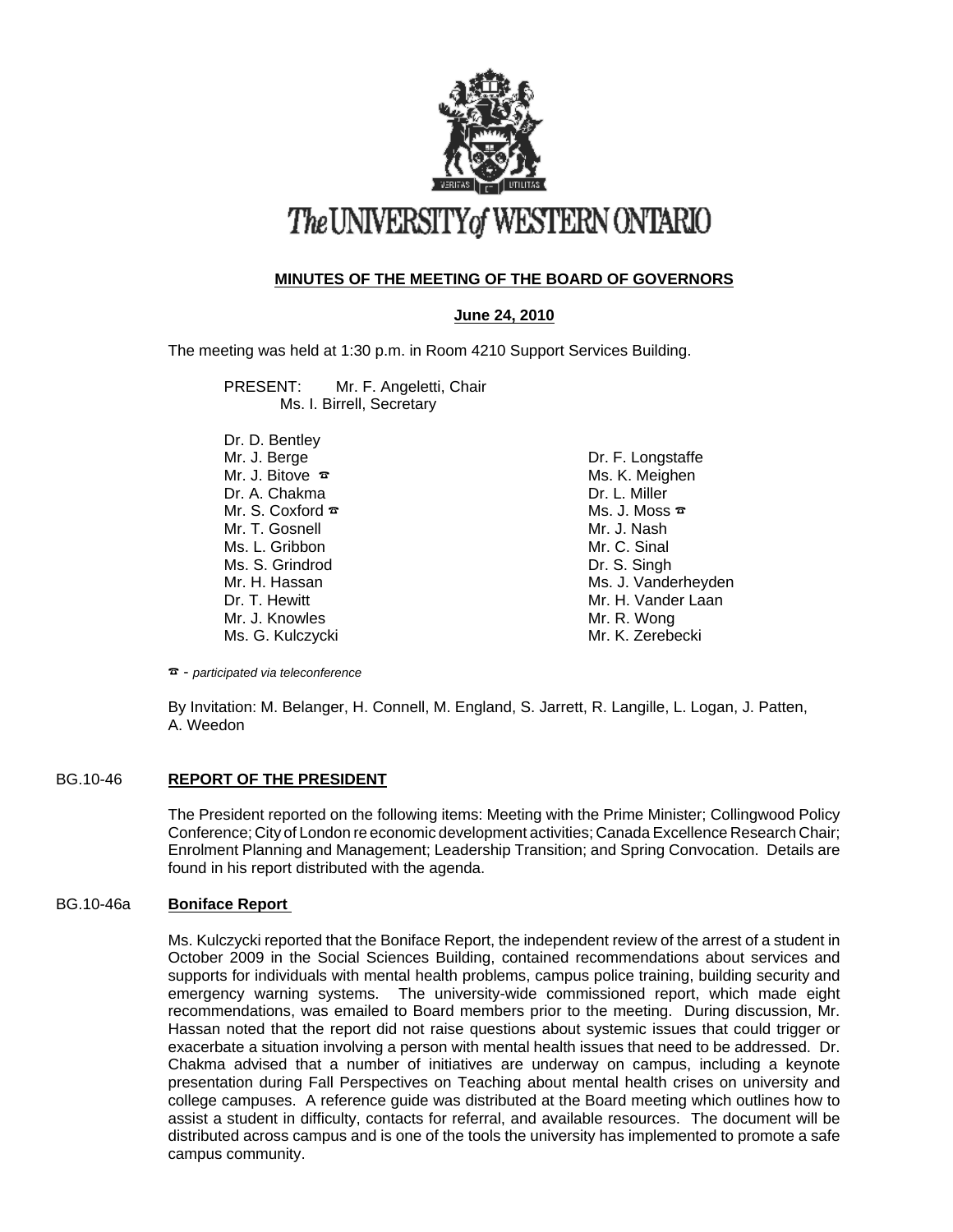Asked if the training and information included discussions about the stigma of mental illness, Ms. Kulczycki outlined the mental health support services available on campus such as psychological services, qualified general practitioners, a social worker in residences and special training for residence staff. There will be an increase to the student ancillary fee to support the position of a psychological services outreach counsellor in the Student Development Centre. This counsellor will design, market and present a program for crisis prevention and early-intervention strategies. Eight people have been trained to provide the Mental Health First Aid course which provides explanations of mental health, signs and symptoms of common health problems and crisis situations, information about effective interventions and treatments and ways to access professional help.

# BG.10-47 **UNANIMOUS CONSENT AGENDA** [Appendix 1]

It was moved by D. Bentley, seconded by J. Berge,

That the 22 items listed in Appendix 1 be approved and/or received for information by the Board of Governors by unanimous consent.

CARRIED

## BG.10-48 **Minutes of the Previous Meeting**

The minutes of the open session of the meeting of April 29, 2010 were approved as circulated.

#### **REPORT OF THE PROPERTY & FINANCE COMMITTEE** [Appendix II]

#### BG.10-49 **Policy on Environment & Sustainability**

It was moved by K. Zerebecki, seconded by L. Gribbon,

That the proposed MAPP 1.48 - Environment and Sustainability, detailed in Appendix II, Annex 1, be approved.

CARRIED

## BG.10-50 **Access Copyright Fee Increase**

It was moved by K. Zerebecki, seconded by C. Sinal,

That the Access Copyright Fee be raised from \$2.90 to \$16.45 effective for the 2010-11 academic year. This would be applicable to all students at the undergraduate and graduate levels.

Mr. Zerebecki provided an overview of the Access Copyright Fee increase detailed in Appendix II, item 2. Western's five-year agreement with Access expires August 31 and rather than negotiate a new agreement, Access gave notice that it intended to apply to the Copyright Board of Canada to set a tariff on universities' use of copyrighted works under the provisions of the Copyright Act.

Responding to concerns about the increase, Ms. Kulczycki stated that Access Copyright wants to set the fee at \$45 per student, which would increase Western's payment from approximately \$360,000 to about \$1.5 million per year. It was hoped that the actual tariff would be between \$25 - \$30, rather than the proposed \$45. The Association of Universities and Colleges of Canada is considering challenging the proposed tariff before the Copyright Board, but the final decision may not be known for a year to 18 months. Ms. Kulczycki stated that if the tariff fee is higher than the estimate, the University will pay the difference. If lower, the surplus funds will be used to offset future copyright fees.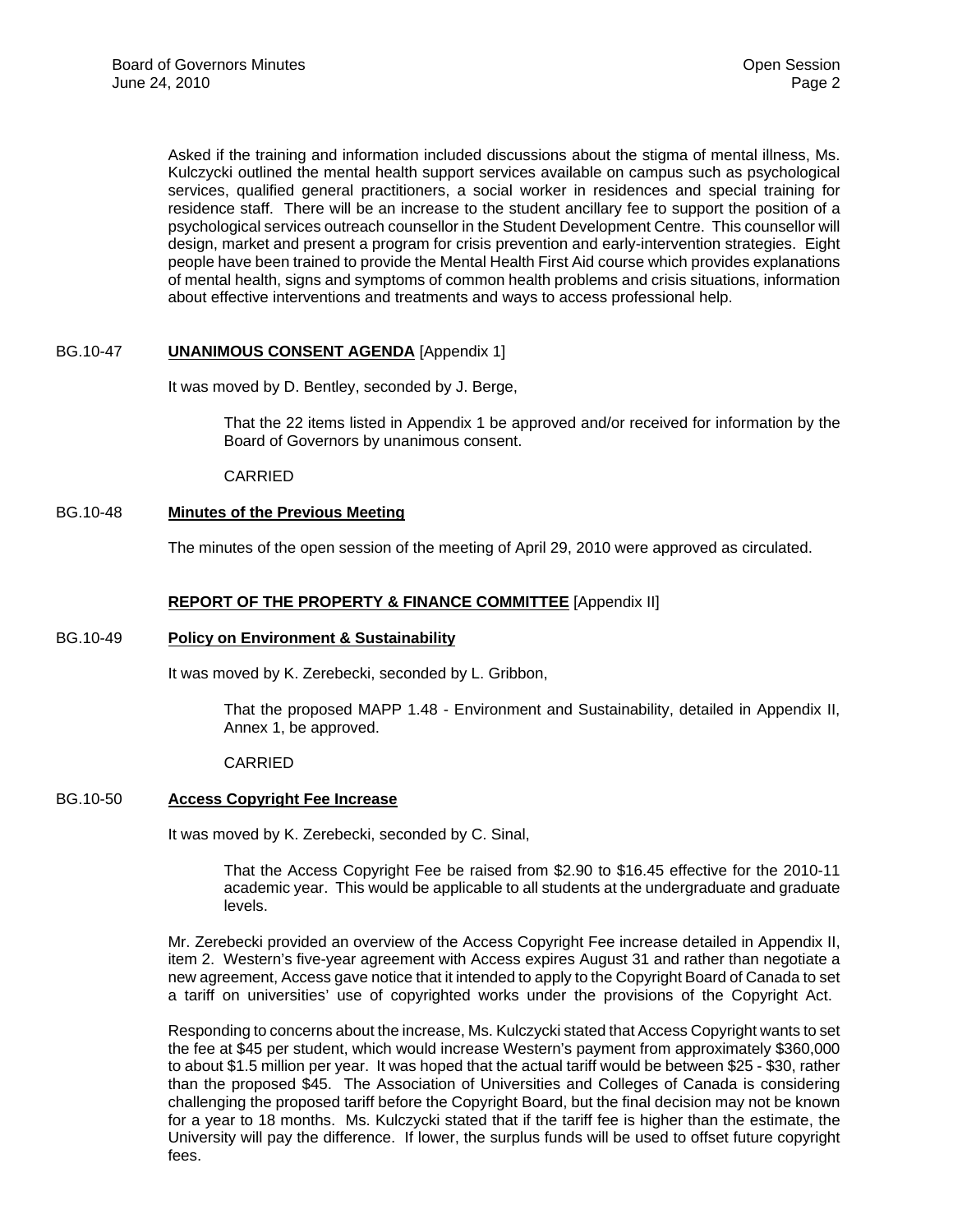The question was called and CARRIED.

## BG.10-51 **Faculty of Engineering - Late Fee Approval - Advanced Design and Manufacturing Institute (ADMI) Engineering Program**

It was moved by C. Sinal, seconded by L. Gribbon,

That tuition for the Advanced Design and Manufacturing Institute (ADMI) Engineering Programs be set at \$27,000.

CARRIED

# BG.10-52 **MSc in Management - Cancellation and Late Payment Fees**

It was moved by K. Zerebecki, seconded by J. Knowles,

That the following fees be approved for the MSc in Management Program offered at the Richard Ivey School of Business:

| Cancellation fee: | \$540.00 |
|-------------------|----------|
| Late Payment fee: | \$410.00 |

CARRIED

# BG.10-53 **Faculty of Education: Student Donation Fee**

It was moved by K. Zerebecki, seconded by C. Shah,

That the Faculty of Education Student Donation Fee of \$30.00 be approved.

CARRIED

# BG.10-54 **Information Items Reported by the Property & Finance Committee**

The Report of the Property & Finance Committee, detailed in Appendix II, contained the following items that were received for information by unanimous consent:

- Upcoming Major Capital Projects
- Quarterly Financial Report Operating Budgets
- Ancillary Financial Report
- Quarterly Ratio Report on Non-Endowed Funds
- Investment Committee Report
- Scholarships/Awards/Prizes

## **REPORT OF THE BY-LAWS COMMITTEE** [Appendix III]

## BG.10-55 **Development and Fund Raising Committee - Change of Name and Revisions to the Terms of Reference**

It was moved by J. Nash, seconded by J. Vanderheyden,

That the Board of Governors approve the revised terms of reference for the Development and Fund Raising Committee, as outlined in Appendix III, Annex 1 and Annex 2; and

That the Committee be renamed the Fund Raising and Donor Relations Committee.

CARRIED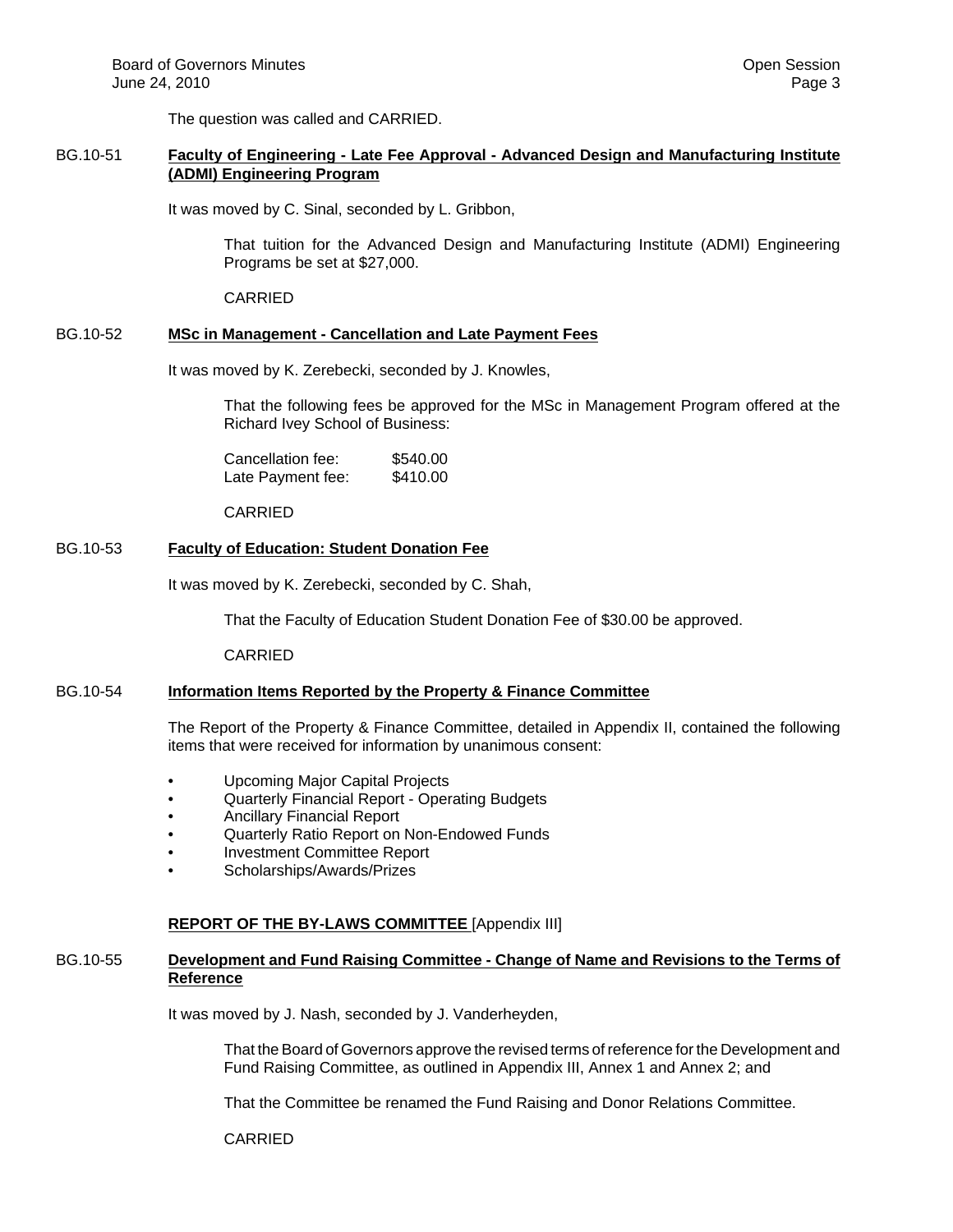#### BG.10-56 **McIntosh Gallery Committee - Revisions to Terms of Reference**

It was moved by J. Nash, seconded by L. Gribbon,

That the Board of Governors approve the proposed amendments to the terms of reference of the McIntosh Gallery Committee as outlined in Appendix III, Annex 3 and 4.

CARRIED

#### **REPORT OF THE SENIOR OPERATIONS COMMITTEE** [Appendix IV]

#### BG.10-57 **MAPP 1.49 - Contract Management & Signing Authority Policy**

It was moved by F. Angeletti, seconded by S. Singh,

That the Board of Governors approve the Contract Management and Signing Authority Policy (MAPP 1.49), outlined in Appendix IV, Annex 1; and

That the University Secretary, in consultation with the University's Legal Counsel, be authorized to make editorial and housekeeping changes to related policies in order to bring them into accordance with MAPP 1.49.

#### CARRIED

#### BG.10-58 **MAPP 3.6 - Deaths - Revisions**

It was moved by F. Angeletti, seconded by D. Bentley,

That the Board of Governors approve revisions to Policy 3.6 - Deaths, as outlined in Appendix IV, Annex 4.

CARRIED

## **REPORT OF THE DEVELOPMENT & FUND RAISING COMMITTEE** [Appendix V]

#### BG.10-59 **Information Items Reported by the Development & Fund Raising Committee**

The Report of the Development & Fund Raising Committee, detailed in Appendix V, contained the following items that were received for information by unanimous consent:

- Fund Raising Results for the Year Ended April 30, 2010
- Proposed 2010-11 Fund Raising Goals
- Matching Chair Program Update and Faculty Chair Priorities

## **REPORT OF THE AUDIT COMMITTEE** [Appendix VI]

## BG.10-60 **Retirement Income Fund Financial Statement for the Year Ended December 31, 2009**

It was moved by D. Bentley, seconded by J. Berge,

That the Board of Governors approve the audited financial statements for The University of Western Ontario Retirement Income Funds for the calendar year 2009, attached as Appendix VI, Annex 1.

CARRIED (By Unanimous Consent)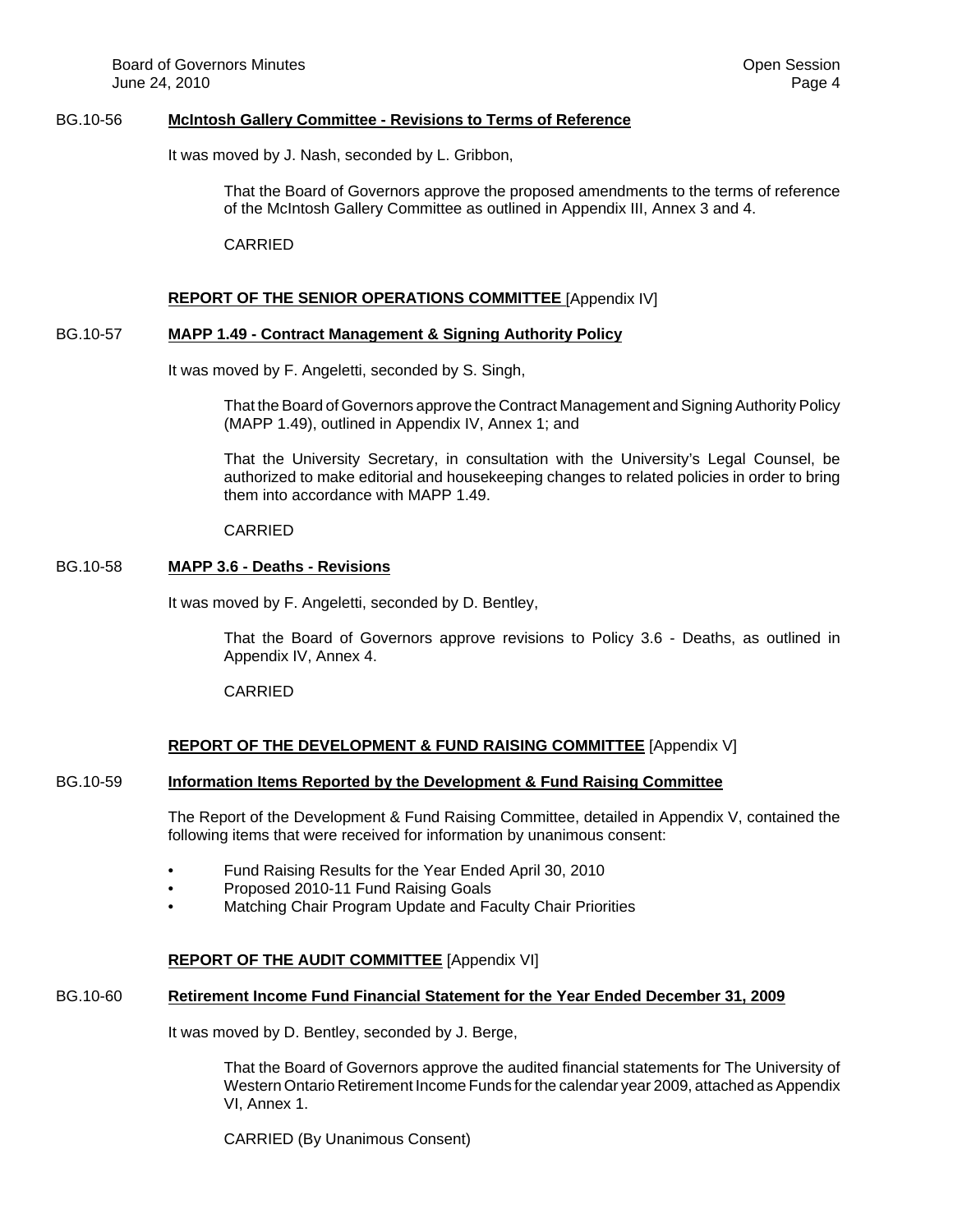#### BG.10-61 **Information Items Reported by the Audit Committee**

The Report of the Audit Committee, detailed in Appendix VI, contained the following items that were received for information by unanimous consent:

- Western Retirement Plans Report to the Audit Committee for the Year Ended December 31, 2009
- Update on Non-Bank Asset-Backed Commercial Paper
- Health, Safety and Wellness Annual Report 2009
- Campus Community Police Annual Report

#### **ITEMS REFERRED BY SENATE** [Appendix VII]

#### BG.10-62 **Report on Performance Indicators**

Mr. England provided an overview of the Report on Performance and Activity Indicators detailed in Appendix VII, Annex 4. He referenced several key slides including: Undergraduate Student Retention Rates (Figures 5 and 6); Undergraduate Student Graduation Rates (Figures 7 and 8); Student Satisfaction (Figures 10 and 11); NSSE: Student-Faculty Interaction (Figures 14); Student Debt (Figure 18); Doctoral Students: Completion Rates and Time-to-Completion (Figures 21 and 22). Discussion focused on: entering grades, quality of student experience, faculty/student ratio, and CIHR funding.

## BG.10-63 **Enrolment Update for 2010-11 and Planning for Beyond**

The Provost provided an update on enrolment for 2010-11 and planning for beyond. The target intake for first year undergraduate enrolment has been 4350. This year's target was increased by 100 spaces for international students bringing the first year enrollment target to 4450 spaces. The international enrolment target will not be met this year; there simply has not been enough time to put in place the recruitment resources needed. However, because of a very significant increase in the number of acceptances in the BMSc program, enrolment for 2010-11 will rise to about 4745.

#### BG.10-64 **Information Items Referred by Senate**

Appendix VII, Items Referred by Senate, contained the following items that were received for information by unanimous consent:

- 2010 2011 Academic Development Fund New Research and Scholarly Initiative Award Major Grants Competition
- ADF Small Grants Competition Results, Spring and Fall 2009
- Vice-Provost's Annual Report on Faculty Recruitment and Retention
- Academic Administrative Appointments
- Reports on Promotion and/or Tenure 2009-2010

#### BG.01-65 **Farewell to Board Members**

The Chair, on behalf of the Board, thanked those members whose terms on the Board end on June 30 - David Bentley, Jon Berge, Richard Wong, and Hank Vander Laan - for their time and contributions to the work of the Board. On behalf of the Board, he offered particular thanks and good wishes to Dr. Fred Longstaffe who would step down as Provost and Vice-President (Academic) on June 30th.